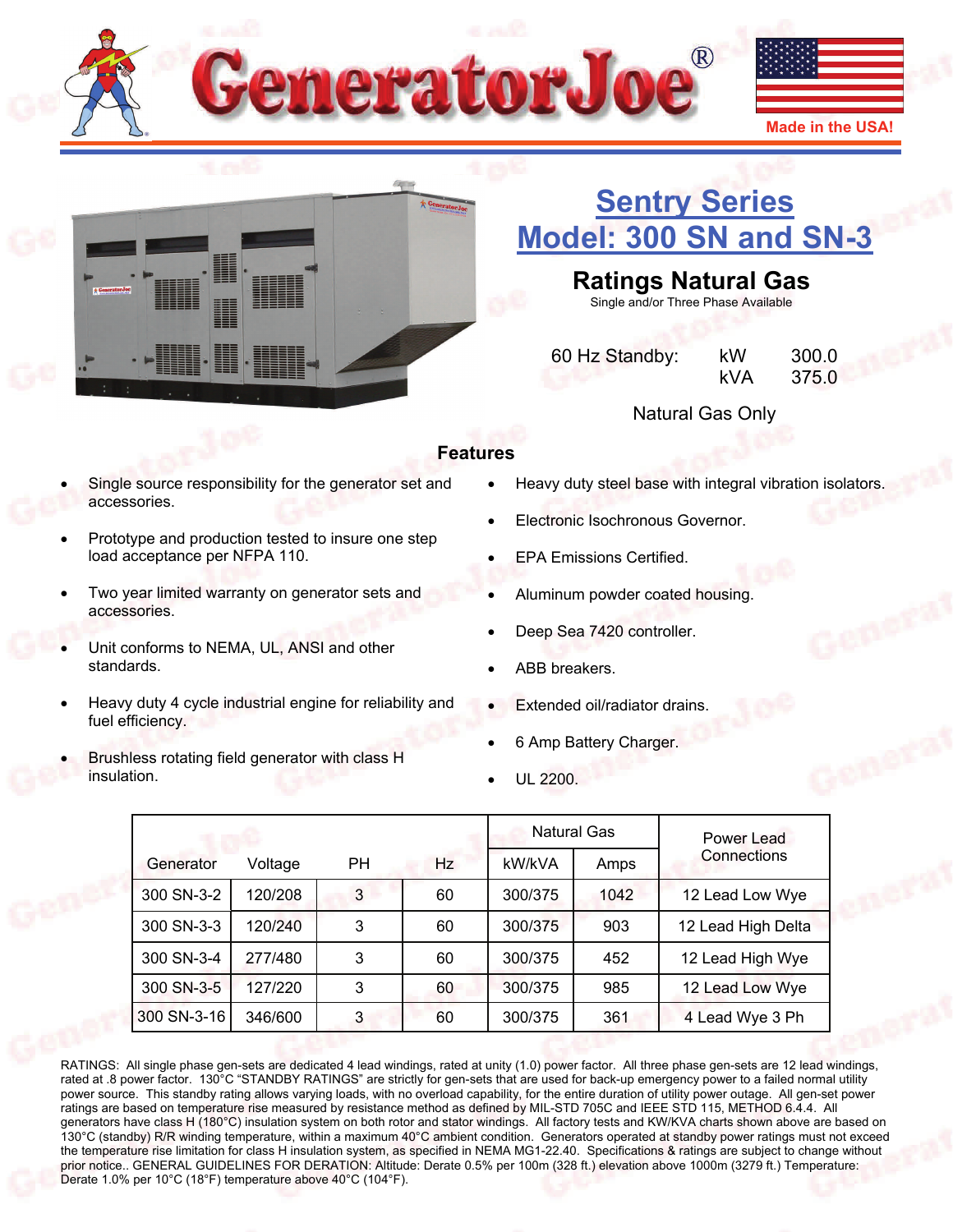#### **ENGINE\_\_\_\_\_\_\_\_\_\_\_\_\_\_\_\_\_\_\_\_\_\_\_\_\_\_\_\_\_\_\_\_\_\_\_\_\_\_\_**

| Manufacturer  Power Solutions Inc. (PSI)                      |  |
|---------------------------------------------------------------|--|
| Model and TypeHeavy Duty 14.6LTCAC, 4 cycle                   |  |
| Aspiration Turbocharged / Charged Air Cooled                  |  |
| Cylinder Arrangement  8 Cylinders, V-8                        |  |
| Displacement Cu. In. (Liters) 892 (14.6)                      |  |
| Bore & Stroke In. (Cm.)5.04 x 5.59 (12.8 x 14.2)              |  |
|                                                               |  |
| Main Bearings & Style  10, Precision Half-Shell               |  |
|                                                               |  |
|                                                               |  |
|                                                               |  |
|                                                               |  |
|                                                               |  |
| Frequency Reg. (no load-full load) Isochronous                |  |
|                                                               |  |
| Air Cleaner Dry, Replaceable Cartridge                        |  |
|                                                               |  |
| Piston Speed, ft/min (m./min) 1677 (511)                      |  |
| Max Power, bhp (kwm) Standby/NG 459 (342)                     |  |
| Ltd. Warranty Period . 12 Months or 2000 hrs., first to occur |  |
|                                                               |  |

#### **FUEL SYSTEM \_\_\_\_\_\_\_\_\_\_\_\_\_\_\_\_\_\_\_\_\_\_\_\_\_\_\_\_\_\_\_\_\_**

Type ...................................... NAT. GAS, Vapor Withdrawal Fuel Pressure (kpa), in. H<sub>2</sub>O\* ................................. (1.74), 7" Secondary Fuel Regulator ....................... NG Vapor System Auto Fuel Lock-Off Solenoid ................ Standard on all sets Fuel Supply Inlet Line ........................................ (2) 2" NPTF \* Measured at gen-set fuel inlet, downstream of any dry fuel accessories.

### **FUEL CONSUMPTION**

| <b>NAT. GAS: FT<sup>3</sup>/HIR (M<sup>3</sup>/HIR)</b>                                                                                                                                                                                     | STANDBY             |  |
|---------------------------------------------------------------------------------------------------------------------------------------------------------------------------------------------------------------------------------------------|---------------------|--|
| 1000% LOAD                                                                                                                                                                                                                                  | 31772(89.8)         |  |
| 775% ILOAID                                                                                                                                                                                                                                 | 25388 ((7/11.88))   |  |
| 50% LOAD                                                                                                                                                                                                                                    | $117/45$ ((449.44)) |  |
| $\mathbf{N} \mathbf{G} = 10000 \mathbf{B} \mathbf{I} \mathbf{I} \mathbf{U} \mathbf{X} \mathbf{F} \mathbf{I}^3 = \mathbf{T} \mathbf{A} \mathbf{t} \mathbf{a} \mathbf{l} \mathbf{B} \mathbf{I} \mathbf{U} / \mathbf{H} \mathbf{I} \mathbf{R}$ |                     |  |

#### **OIL SYSTEM**



Oil Filter ......................................... 2, Replaceable Spin-On

#### **ELECTRICAL SYSTEM \_\_\_\_\_\_\_\_\_\_\_\_\_\_\_\_\_\_\_\_\_\_\_\_\_\_**

Ignition System ..................................................... Electronic Eng. Alternator/Starter: …24 VDC, negative ground, 45 amp/hr. Recommended battery to -18°C (0° F): (2) 12 VDC, BC# 31, Max. Dimensions: 14"lg x 6 3/4" wi x 10" hi, with standard round posts. Min output 1000 CCA. Battery tray (max. dim. at 15"lg x 7"wi). This model has (2) battery trays, (2) hold down straps, (2) sets of battery cables, and (1) battery charger. Installation of (2) 12VDC starting batteries connected in series for 24VDC output is required, with possible higher AMP/HR rating, as described above, if the normal environment temperature averages -13° F (-25°C) or cooler.

#### **COOLING SYSTEM**

|                                           | Type of System Pressurized, closed recovery                              |
|-------------------------------------------|--------------------------------------------------------------------------|
|                                           | Coolant Pump  Pre-lubricated, self-sealing                               |
|                                           | Cooling Fan Type (no. of blades) Pusher (12)                             |
|                                           |                                                                          |
|                                           | Ambient Capacity of Radiator °F (°C) 125 (51.6)                          |
|                                           | Engine Jacket Coolant Capacity Gal (L) 9.5 (43.2)                        |
|                                           | Radiator Coolant Capacity Gal.(L)50.0 (227.3)                            |
| Maximum Restriction of Cooling Air Intake |                                                                          |
|                                           | and discharge side of radiator in. $H20$ (kpa)  0.5 (.125)               |
|                                           | Water Pump Capacity gpm (L/min)180 (680)                                 |
|                                           | Heat Reject Coolant: Btu/min (kw)16,189 (284)                            |
|                                           | Low Radiator Coolant Level ShutdownStandard                              |
|                                           | Note: Coolant temp. shut-down switch setting at 230°F (110°C) with 50/50 |
| (water/antifreeze) mix.                   |                                                                          |

#### **COOLING AIR REQUIREMENTS**

| Combustion Air, cfm (kg/hr)532 (1064)                   |  |
|---------------------------------------------------------|--|
| Radiator Air Flow cfm (m <sup>3</sup> /min)30,000 (849) |  |
| Heat Rejected to Ambient:                               |  |
|                                                         |  |
|                                                         |  |

#### **EXHAUST SYSTEM**

|                | Max. Back Pressure in. hg (KPA) 3.0 (10.2)             |
|----------------|--------------------------------------------------------|
|                | Exhaust Flow, at rated kw: cfm $(m^3/min)$ 2521 (71.3) |
| Exhaust Temp., | at rated kw: $\degree$ F ( $\degree$ C)                |
|                | 8                                                      |

Gas.

Engines are EPA certified for Natural

## Generato

**Santa Rosa, CA 95405 4723 Muirfield Court Fax: 707 542-2227 Phone: 707 542-2224 Web: [www.generatorjoe.net](http://www.generatorjoe.net) Email: [sales@generatorjoe.net](mailto:sales@generatorjoe.net?subject=Your%20products)**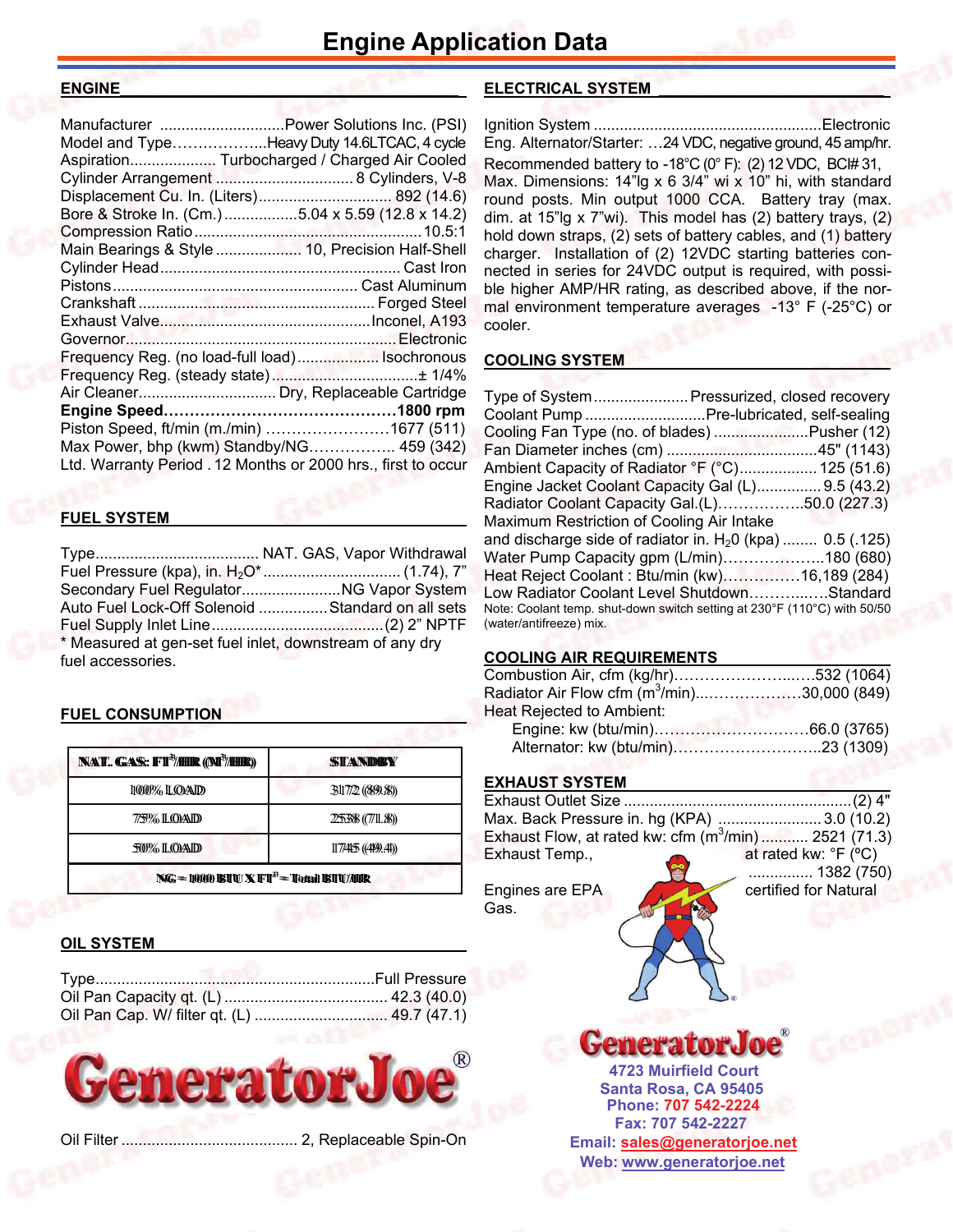## **AC Alternator Specifications**

**STANDARDS:** Marathon MagnaPlus and MagnaMax generators meet UL Listed Electric Generator, American and other international standards such as: NEMA MG1-22, BS5000, CAS C22.2, IEC 34-1 AND VDE 0530. Other standards and certifications can be considered upon request. (Both MagnaPlus & MagnaMax series are built with NEMA Class H Insulation materials or better which are normally rated at 190C degrees total temperature by NEMA however UL laboratories demands the total temperature be derated to a maximum of 160C total temperature when "UL LISTED").

**VOLTAGE REGULATOR:** SE350, supplied with standard MagnaPlus units and excitation system have solid state voltage build-up, encapsulated for humidity and abrasion protection, 1% regulation, volts per hertz operation, over excitation shutdown, stability adjust and built-in voltage adjustment.

PM300 (optional on MagnaPlus) Supplied with optional PMG excitation support have solid state voltage build-up, encapsulated for humidity and abrasion protection, 1% regulation, volts per hertz operation, over excitation shutdown, stability adjust and built-in voltage adjustment.

DVR2000E+ (optional for MagnaPlus) Standard on MagnaMax voltage regulator and PMG excitation support system are digital, microprocessor design with solid state voltage build-up, encapsulated for humidity and abrasion protection, 1/4% regulation, true volts per hertz operation with adjustable cut in, loss of sensing continuity shutdown,

PMG Excitation Support System (Standard on MagnaMax) Optional for MagnaPlus, permanent magnet generator excitation support system, minimum short circuit support current of 300% of the rating (250% for 50 hertz) for 10 seconds.

**INSULATION SYSTEM:** Meet UL1446, UL2200 requirements. Class H materials or better.

**MAIN ROTOR:** MagnaPlus main rotating field construction shall consisting of one piece, four pole laminations, incorporate amortisseur windings to facilitate parallel operation and application to voltage distorting loads. In addition, the amortisseur winding and field pole coil supports may be integrally die cast with the rotor laminations to form a unitized rotor core. The rotating assembly shall be dynamically balanced to less than 2 mils -peak-to-peak-displacement, and shall be designed to have an over speed withstand of 125% of rated speed for 15 minutes when operating at stable rated operating temperature.

**VERIFICATION OF PERFORMANCE:** (MagnaPlus series) All certified performance and temperature rise test data submitted by generator manufacturer are to be the result of the actual test of the same or duplicate generators. Temperature rise data shall be the result of loaded, rated power factor heat runs at the rated voltage and hertz. All performance testing shall be done in accordance with MIL-STD-705 and/or IEEE Standard-115. Generators are manufactured using production procedures & quality

## **Deep Sea 7420 Digital Controller**



auto start mains (utility) controller includes a backlit LCD display which continuously displays the status of the engine and generator at all times.

The 7420 controller will also monitor speed, frequency, voltage, current, oil pressure, coolant temp., and fuel levels. These modules have been designed to display warning and shut down status. It also includes: (11) configurable inputs alerts ● (8) configurable outputs alerts ● voltage monitoring ● mains (utility) failure detection ● (250) event logs ● configurable timers ● automatic shutdown or warning during fault detection • remote start (on load) ● engine preheat ● advanced metering capability ● hour meter ● text LCD displays ● protected solid state outputs ● test buttons for: stop/reset ● manual mode ● auto mode ● lamp test ● start button ● power monitoring



The 7420 controller is an This controller includes the 7420 expansion features including RS232, RS484 (using MODBUS-RTU/TCP), failure module for single direct USB connection with PC, expansion optioned using gen-set applications. This DSENet for remote annunciation and remote relay interfacing for a distance of up to 3300FT. The controller software is freely downloadable from the internet and allows monitoring with direct USB cable, LAN, or by internet via the built in web interface.



Further expansion is available by adding the optional "WebNet" gateway interface module. This device will allow comprehensive monitoring of the generator via the cloud including identification, location, and status. Some advantages of this module include: reduced site visits and maintenance costs ● remote fuel management ● fault analysis ● asset

tracking ● automatic system alerts ● maximized system up -time.

**Santa Rosa, CA 95405 4723 Muirfield Court Fax: 707 542-2227 Phone: 707 542-2224 Web: [www.generatorjoe.net](http://www.generatorjoe.net)  Email: [sales@generatorjoe.net](mailto:sales@generatorjoe.net?subject=Your%20products)**